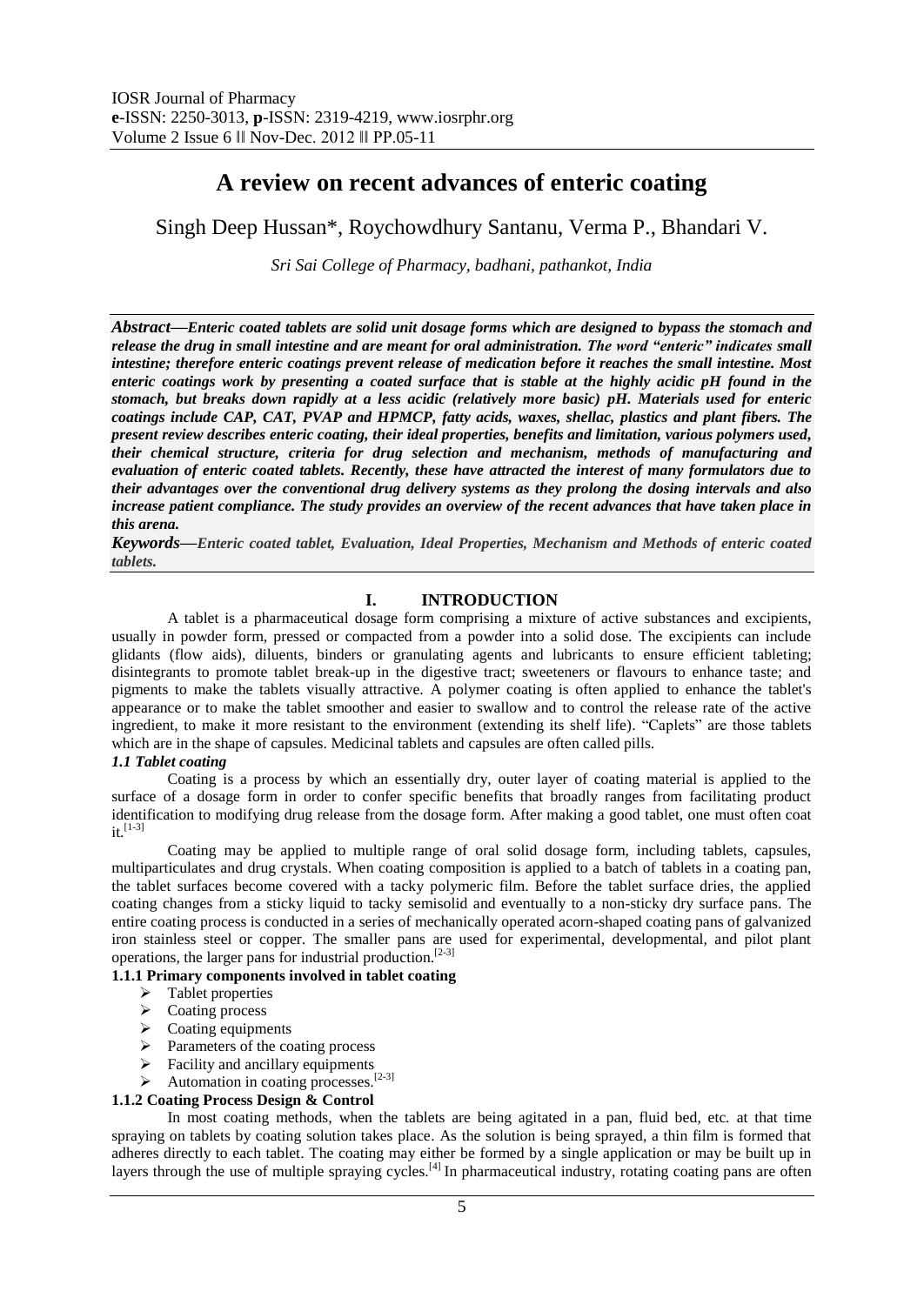used. Firstly, uncoated tablets are placed in the pan, which is typically tilted at an angle from the horizontal, and then the liquid coating solution is introduced into the pan while the tablets are tumbling. By passing air over the surface of the tumbling tablets, the liquid portion of the coating solution is then evaporated. In comparison, a fluid bed coater operates by passing air through a bed of tablets at a velocity sufficient to support and separate the tablets as individual units. Once separation takes place, then the tablets are sprayed with the coating composition.[1-7]

The coating process is usually a batch operating task consisting of the following phases:

- Identification of batch and Recipe selection (film or sugar coating)
- Loading/Dispensing (accurate dosing of all required raw materials)
- Warming
- Spraying (Both application and rolling are carried out simultaneously)
- Drying
- Cooling
- Unloading

#### **1.1.3 Coating equipment**

A modern tablet coating system combines several components:

- A coating pan
- A spraying system
- An air handling unit
- A dust collector

#### **1.2 Advantages of tablet coating**

- Tablet coatings must not make tablets stick together during the coating process, must follow the fine contours of embossed characters or logos on tablets and must be stable and strong enough to survive the handling of the tablet.
- Printing on tablets can also be done by coatings, if required. Coatings are necessary for tablets giving a smoother finish, makes large tablets easier to swallow and also to mask the unpleasant taste.

#### **1.3 Disadvantages of tablet coating**

- Limitations of sugar coating such as relatively high cost, long coating time and high bulk have led to the use of other coating materials.
- However the process of coating is tedious and time-consuming and it requires the expertise of highly skilled technician.

### **II. ENTERIC COATING**

An enteric coating is a barrier that controls the location of oral medication in the [digestive system](http://en.wikipedia.org/wiki/Digestive_system) where it is absorbed. The word "enteric" indicates small intestine; therefore enteric coatings prevent release of medication before it reaches the [small intestine.](http://en.wikipedia.org/wiki/Small_intestine) The enteric coated polymers remain unionise at low pH, and therefore remain insoluble. But as the pH increases in the GIT, the acidic functional groups are capable of ionisation, and the polymer swells or becomes soluble in the intestinal fluid. Materials used for enteric coatings include CAP, CAT, PVAP and HPMCP, fatty acids, waxes, shellac, plastics and plant fibers.

There are four reasons for putting such a coating on a tablet or capsule ingredient:

- $\checkmark$  Protection of active pharmaceutical ingredients, from the acidic environment of the stomach (e.g. enzymes and certain antibiotics).
- $\checkmark$  To prevent gastric distress or nausea from a drug due to irritation (e.g. sodium salicylate).
- $\checkmark$  For the delivery of drugs that are optimally absorbed in the small intestine to their primary absorption site in their most concentrated form.
- $\checkmark$  To provide a delayed-release component for repeat action.
- Required for minimizing first pass metabolism of drugs.<sup>[8]</sup>

The choice of the polymer and the thickness of the coated layer are critical to control the pH solubility profile of the enteric coated dosage form.

The most common drugs which cause stomach ulcers like aspirin, diclofenac and naproxen are frequently available with enteric coatings. Omeprazole, which is a drug which stops the stomach from producing acid, is itself broken down in acid and therefore the drug generally has an enteric coating around it either as a granule in the capsules or as a granule in the dispersible form. Sulfasalazine is used either for the treatment of Crohn's disease which is inflammation of the intestines or for the treatment of arthritis. When used for Crohn's disease where it is needed in the intestines to work, it is given with an enteric coating whereas for arthritis it is very often given without an enteric coating so that it can be absorbed more quickly.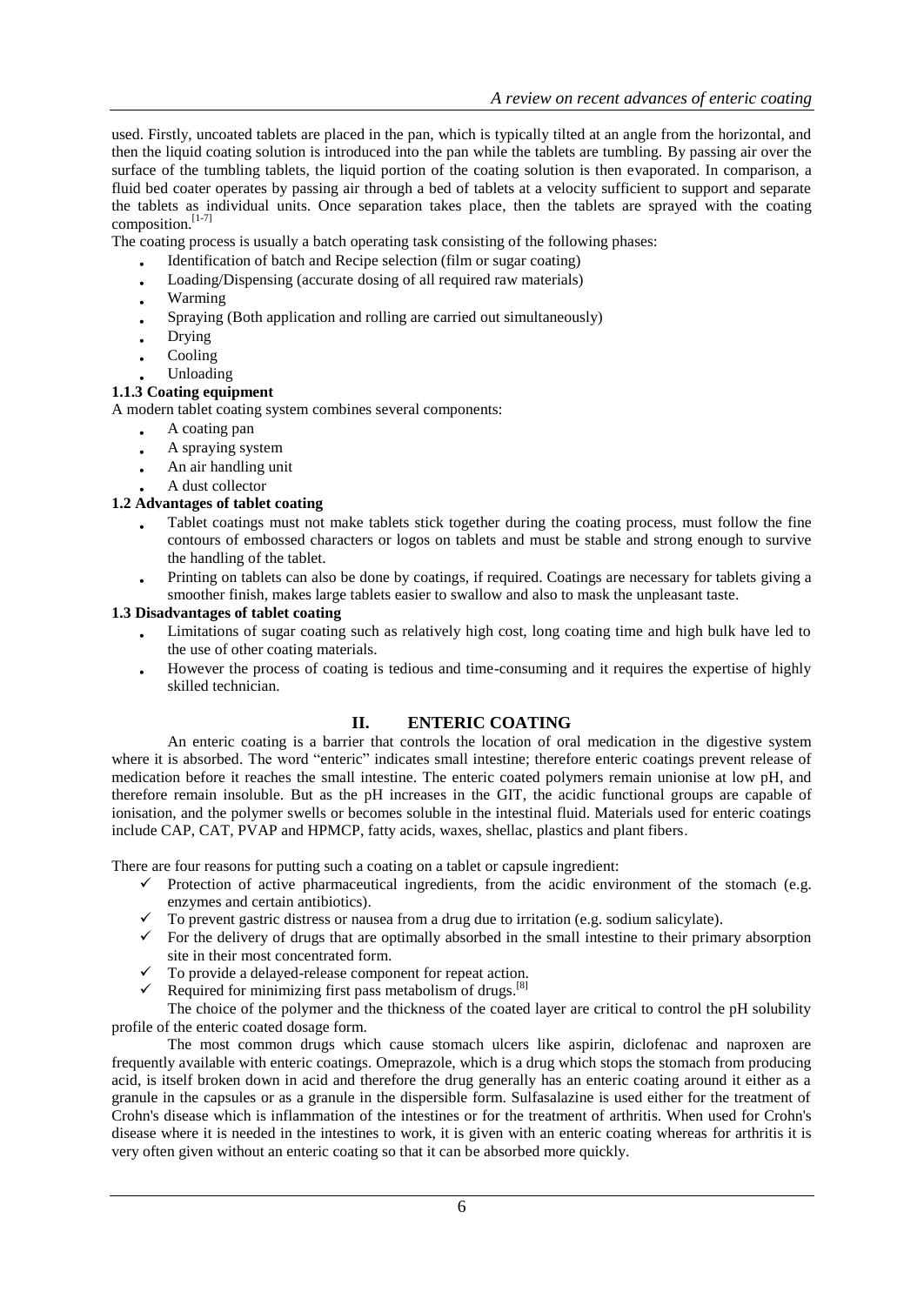ERY-TAB is an antibacterial product containing erythromycin base in an especially enteric-coated tablet to protect it from the inactivating effects of gastric acidity and to permit efficient absorption of the antibiotic in the small intestine. ERY-TAB (erythromycin delayed-release tablets) are available for oral administration in three dosage strengths, each white oval tablet containing 250 mg, 333 mg, or 500 mg of erythromycin as the free base. Other commercially available tablets are enteric coated aspirin. E.g. Micropirin® 75mg EC tablets and enteric coated peppermint oil. E.g. Colpermin®

### **2.1 Ideal properties of enteric coating material**

- Resistance to gastric fluids
	- Susceptible/permeable to intestinal fluid
	- Compatibility with most coating solution components and the drug substrate
	- Formation of continuous film
	- Nontoxic, cheap and ease of application
	- Ability to be readily printed  $[3-5]$

#### **2.1.1 Polymers used for enteric coating**

#### **Table no:-1 Different polymer used for enteric coating**

| <b>Polymers</b>                                      | <b>Dissolution pH</b> |
|------------------------------------------------------|-----------------------|
| Shellac (esters of aleurtic acid)                    | 7.0                   |
| Cellulose acetate phthalate (CAP)                    | 6.2                   |
| Poly(methacrylic acid-co-methyl methacrylate)        | $5.5 - 7.0$           |
| Cellulose acetate trimellitate (CAT)                 | 5.0                   |
| Poly(vinyl acetate phthalate) (PVAP)                 | 5.0                   |
| methylcellulose<br>phthalate<br><b>Hydroxypropyl</b> | $4.5 - 5.5$           |
| (HPMCP)                                              |                       |

#### **2.1.2. New materials used for tablet coating**

- Zein
- Aqua-Zein®, which is an aqueous zein formulation containing no alcohol.
- Amylose starch and starch derivatives
- Dextrins

### **2.2 Criteria for selection of drugs for CDDS [9]**

#### **Table no:-2 Different criteria used for the selection of drugs in CDDS**

| <b>Criteria</b>              | <b>Pharmacological class</b> | <b>Non-peptide drugs</b> | <b>Peptide drugs</b>       |
|------------------------------|------------------------------|--------------------------|----------------------------|
| Drugs used for local         | Anti-inflammatory            | Oxyprenolol,             | Amylin,<br>Antisense       |
| effects<br>colon<br>in       | drugs                        | Metoprolol, Nifedipine   | oligonucleotide            |
| against GIT diseases         |                              |                          |                            |
| <b>Drugs</b><br>poorly       | Antihypertensive<br>and      | Ibuprofen, Isosorbides,  | Cyclosporine,              |
| absorbed from upper          | antianginal drugs            | Theophylline             | Desmopressin               |
| GIT                          |                              |                          |                            |
| colon<br><b>Drugs</b><br>for | Antineoplastic drugs         | Pseudoephedrine          | Epoetin, Glucagon          |
| cancer                       |                              |                          |                            |
| Drugs that degrade           | Peptides and proteins        | Bromophenaramine, 5-     | Gonadoreline,<br>Insulin,  |
| in stomach and small         |                              | Flourouracil,            | Interferons                |
| intestine                    |                              | Doxorubicin              |                            |
| Drugs that undergo           | Nitroglycerin<br>and         | Bleomycin, Nicotine      | Protirelin,<br>sermorelin, |
| extensive first pass         | corticosteroids              |                          | Saloatonin                 |
| metabolism                   |                              |                          |                            |
| Drugs for targeting          | Antiarthritic<br>and         | Prednisolone,            | Somatropin,                |
|                              | antiasthamatic drugs         | hydrocortisone,<br>5-    | Urotoilitin                |
|                              |                              | Amino salicylic acid     |                            |

#### **2.3 Limitations**

The reliability and delivery efficiency is doubtful due to presence of wide range of pH values and different enzymes present in the GI tract which is encountered by the drugs before reaching the target site.<sup>[10]</sup>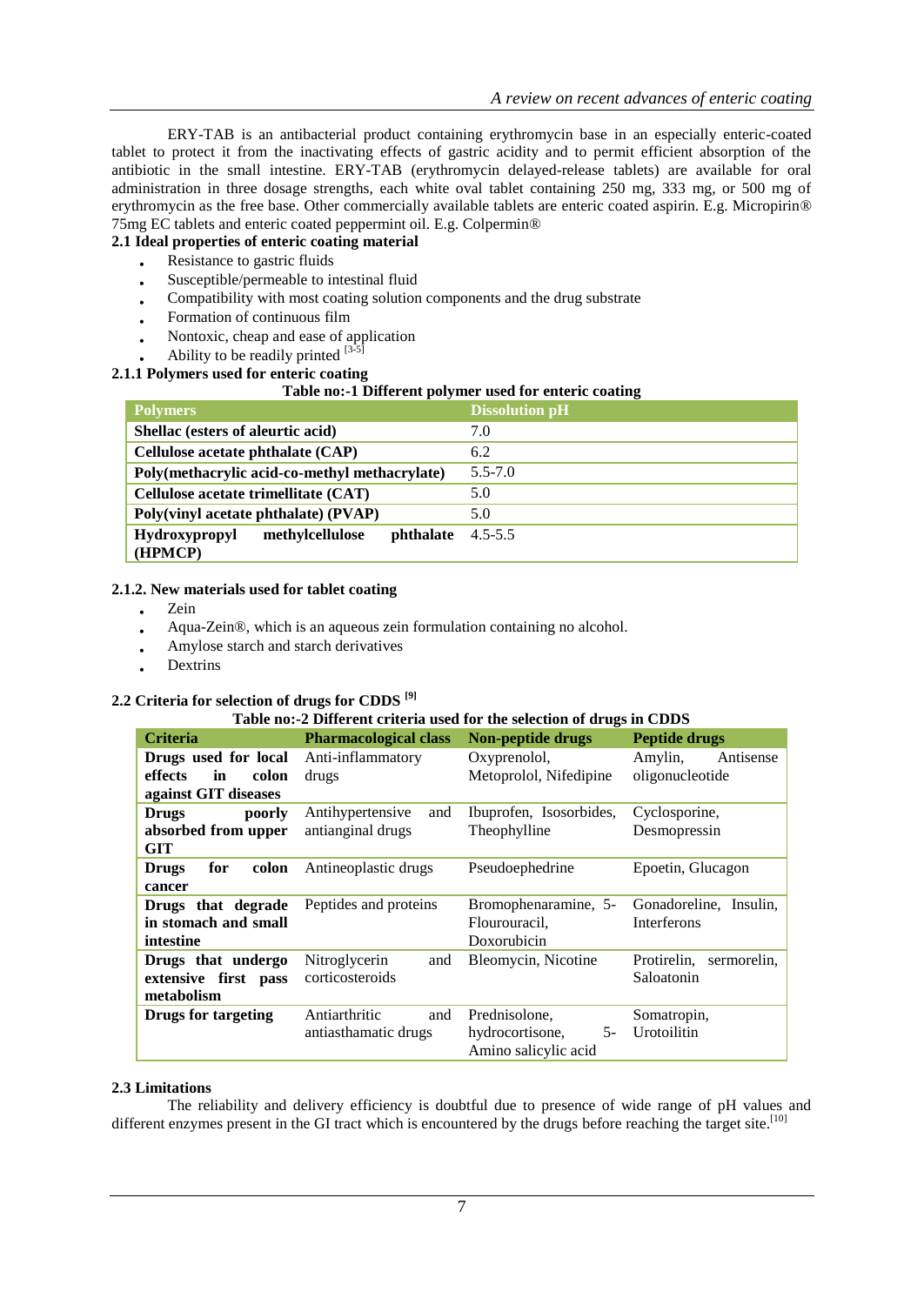### **III. OBJECTIVE**

The present study attempts to give an insight into the gastro-resistant drug delivery systems, and enteric coated tablets, in particular. Recently, these have attracted the interest of many formulators due to their advantages over the conventional drug delivery systems. The study provides an overview of the recent advances that have taken place in this arena.<sup>[11]</sup>

#### **IV. MECHANISM OF ENTERIC COATED TIME-RELEASE PRESS COATED (ETP) TABLETS**

ETP tablets are composed of three layers, a drug containing core tablet (rapid release function), the press coated swellable hydrophobic polymer layer (Hydroxy propyl cellulose layer (HPC), time release function) and an enteric coating layer (acid resistance function).<sup>[12,13]</sup> The tablet does not release the drug in the stomach due to the acid resistance of the outer enteric coating layer. The enteric coating layer rapidly dissolves after gastric emptying and the intestinal fluid begins to slowly erode the press coated polymer (HPC) layer. Rapid drug release occurs when the erosion front reaches the core tablet since the erosion process takes a long time as there is no drug release period (lag phase) after gastric emptying.

The duration of lag phase (drug release period) is controlled either by the weight or composition of the polymer (HPC) layer. (Fig. 1)



**Figure 1: design of enteric coated timed-release press coated tablet (etp tablet)**

### **V. METHOD OF MANUFACTURING ENTERIC COATED TABLET BY SPRAY COATING TECHNIQUE** [14]

#### **5.1 Preparation of core tablets**

Granules were prepared using wet granulation method. Drug and other excipients were passed through # 80 and add sufficient quantity of binding agent slowly to get dough mass. The mass was sieved through # 8 and dried at  $45^{\circ}$ C for about 1 hrs. and then these granules were passed through # 20 and lubricated with magnesium stearate. Mixed blend was compressed into tablets on single punch tablet compression machine to a weight of 250 mg each with thickness of  $4.46 \pm 0.21$  mm and diameter of 7.9 mm using shallow concave plain/plain punch.

#### **5.1.1 Coating of core tablets: Preparation of enteric coating solution**

Weighed amount of pectin was dissolved in 50 ml of water and ethyl cellulose was dissolved in 50 ml of isopropyl alcohol. The two solutions were then mixed well to form a homogeneous solution and PEG-6000 was added as a plasticizer.

#### **5.1.2 Coating of core tablets**

Enteric coating of the compressed tablets is achieved by standard coating pan technique. Tablets were taken and were coated in a pan coater at 50 rpm at a temperature of 50ºC and at a flow rate of 10 ml/min. Coating was carried out with spraying method and dried. These solutions are applied over tablets using spray gun at appropriate pressure. The coated tablets are primarily dried using heat blower and secondarily dried in tray drier.

### **5.1.3 Coating methodology [15]**

Tablet coating was performed in a conventional coating pan with one spray gun. The coating pan was previously cleaned using alcohol 95%. A batch size of 3.5 kg core tablets was selected for coating. The core tablets were loaded into the coating pan. Tablet cores were pre-heated to about 40°C utilizing a dryer and air compressor. Warm air was introduced into the coating pan (up to 50–55°C) during the entire coating process.

The spray gun was filled with enteric coating solution and operated at a proper flow rate.

The pan was set into motion and seal coating dispersion was sprayed on to the falling cores under a suitable air pressure (87.0-116.0 psi) 6-8 bar. The air heater was switched off and tablets were blow dried for 20-25 minutes in the coating pan. The core tablets gained  $10 \pm 2\%$  weights after coating with enteric coating solution.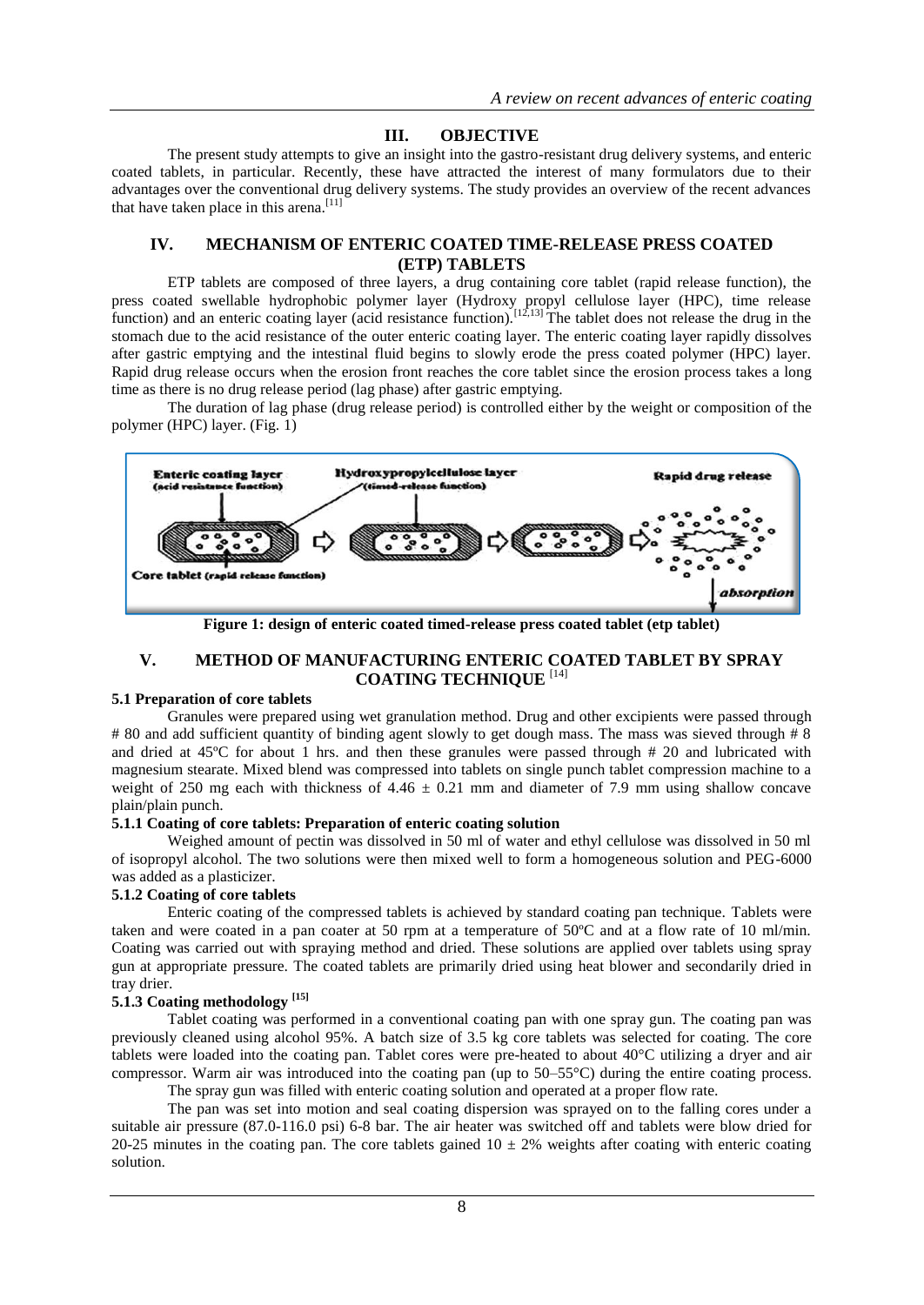#### **5.2 Additional considerations**

- There should always be a negative air pressure maintained in the pan (more air out than in).
- After start-up before making changes in fluid and/or air flows, always allow a minimum of 15 minutes for exhaust temperature to equilibrate.
- To achieve highest enteric quality and adhesion between the core and enteric interface, the spray rate of coating solution should be reduced by 15%, for the first 1% weight gain, if any tackiness or sticking is noticed.
- Once coating solution delivery has begun, keep a constant flow rate.
- Keep gun needles in an open position during the coating process (Colorcon).

| <b>Table no:-3 Parameters of coating process</b> |                                     |  |
|--------------------------------------------------|-------------------------------------|--|
| <b>Factor</b>                                    | <b>Conditions</b>                   |  |
| Equipment                                        | Erweka Coating Pan                  |  |
| <b>Substrate</b>                                 | 50 mg Erythromycin stearate tablets |  |
| <b>Pan Charge</b>                                | $3.5$ Kg                            |  |
| <b>Dispersion solid content</b>                  | $15.0\%$ (w/w)                      |  |
| Pan speed                                        | 14 rpm                              |  |
| <b>Inlet Temperature</b>                         | $52-58$ °C                          |  |
| <b>Exhaust air temperature</b>                   | $40-42$ °C                          |  |
| <b>Bed Temperature</b>                           | $35-40$ <sup>o</sup> C              |  |
| Spray rate                                       | $50$ g/min.                         |  |
| Distance between spray gun and tablet            | $15 \text{ cm}$                     |  |
| bed                                              |                                     |  |
| <b>Coating time</b>                              | 160 min.                            |  |

**Tables 3 and 4 list the coating conditions and parameters**

#### **Table no:-4 Parameters of coating formulation**

| <b>Parameter</b>               | <b>Coating</b> |
|--------------------------------|----------------|
| Theoretical weight gain (mg)   | $10 + 2\%$     |
| Polyethylene glycol (PEG 6000) | $1.4\%$ (w/w)  |
| Deionized water                | $72.5\%$ (w/w) |

#### **6. Evaluation of granules** [16]

#### **6.1 Measurement of the angle of repose**

The angle of repose was determined by the funnel method. The determination of angle of repose by this method is referred to as static angle of repose. Angle of repose is an indirect method of quantifying powder flow ability; because of their relationship with inter particle cohesion. A static heap will slide when the angle of inclination is large enough to overcome frictional forces and stop when gravitational forces balance the forces. The sides of heap will make an angle with horizontal which is called angle of repose.<sup>[17]</sup> Powder is poured onto the centre of the dish from the funnel that can be raised vertically until the maximum cone height (h) is obtained. The angle of repose can be calculated by the given formulae.

 $\alpha = \tan^{-1}(\frac{h}{r})$ , where h is height of pile and r is radius of pile.

This was done thrice, from that average angle of repose and standard deviation was calculated.

#### **6.2 Pore/Bulk density**

The apparent true density  $(\rho_b)$  was measured by pouring the pre weighed (M) blend into a graduated cylinder. The bulk volume  $(V<sub>b</sub>)$  of the blend was determined by this method. Then the true density was determined by the given below formulae.

## $pb = M/V_b$

This was done thrice, from that average true density and standard deviation was calculated.

#### **6.3 Tap density**

The measured cylinder containing a known mass (M) of blend was tapped for a fixed time, and the minimum volume  $(V<sub>t</sub>)$  occupied in the cylinder was measured. The tapped density was calculated by the formulae mentioned below.

Tap density =  $M/V_t$ 

This was done thrice, from that average tap density and standard deviation was calculated.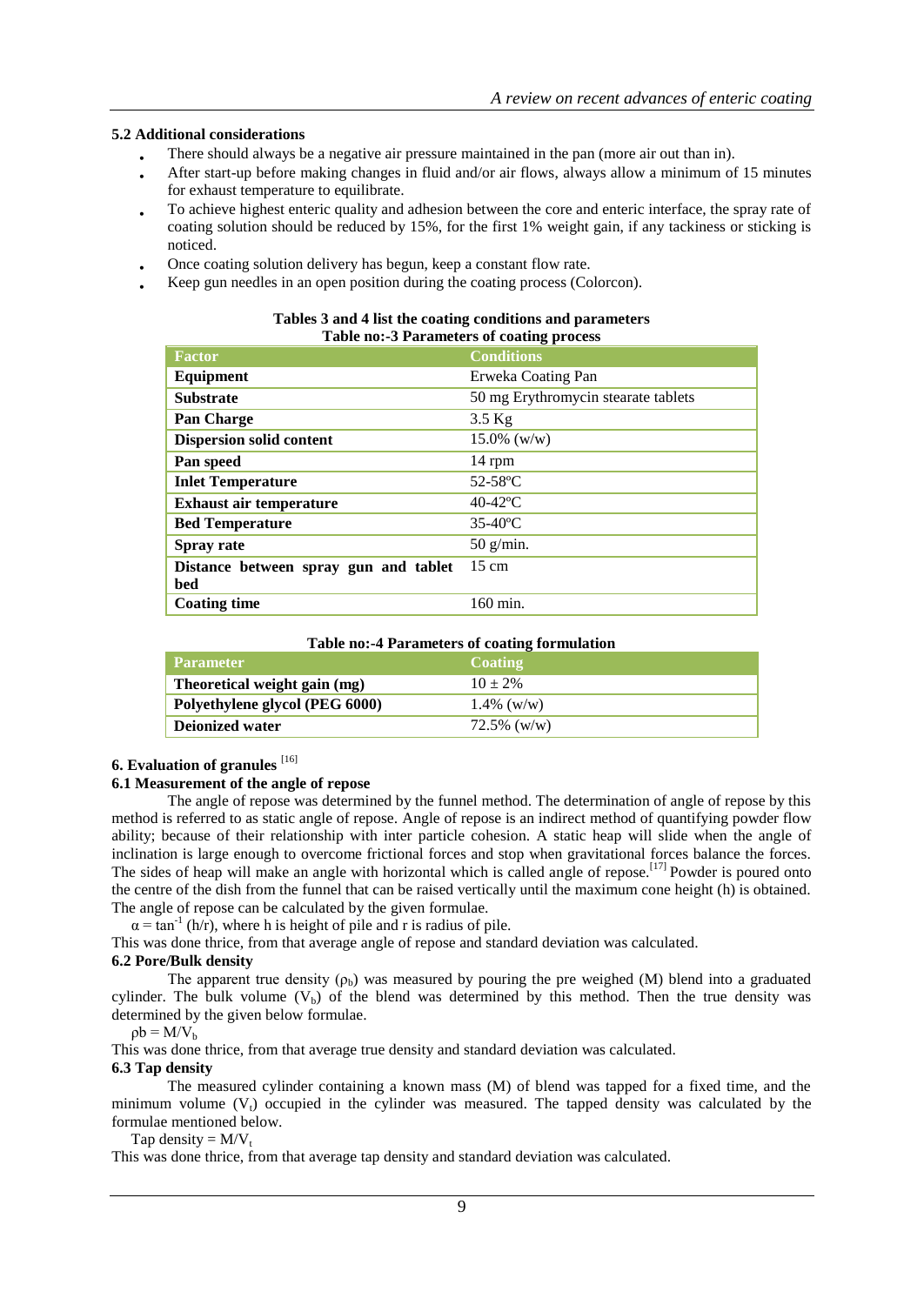## **6.4 Porosity** [18]

The porosity of voids and of the powder is defined as the ratio of void volume to the bulk volume of the packaging.

 $E = (Vb-Vp)/Vb=1 - (Vp/Vb)$ 

### **6.5 Carr's Index**

Based on the apparent bulk density and the tapped density, the percentage compressibility of the bulk drug was determined by using the following formula.

%Compressibility = tapped density - bulk density/tapped density  $X100$ 

#### **6.6 Hausner's Ratio**

The ratio of tapped density to bulk density of the powders is called the Hausner's ratio.

#### **VII. EVALUATION OF CORE AND COATED TABLETS**

The core and coated tablets were evaluated for hardness, friability, weight variation, disintegration time, thickness, drug content and in vitro release studies.

#### **7.1 Hardness**

The tablet crushing strength was measured by using Monsanto tablet hardness tester. A tablet is placed between the anvils and the crushing strength, which causes the tablet to break, was recorded [19].

#### **7.2 Friability**

Tablet strength was tested by Roche friabilator. Twenty tablets were accurately weighed and placed in the friabilator and operated for 100 revolutions in 4 min. The tablets were dedusted and the percentage weight loss was calculated by reweighing the tablets. The tablets that loose less than 1% weight were considered to be compliant.

### **7.3 Weight variation** [14]

In weight variation, twenty tablets were selected at random and average weight was determined using an electronic balance. Tablets were weighed individually and compared with average weight.

### **7.4 Disintegration time** [19]

Disintegration time was determined using the disintegration apparatus USP in 0.1N HCl for 2 hrs. and then in phosphate buffer pH 6.8 for 1 hour maintaining the temperature at  $37 \pm 2^{\circ}$ C. **7.5 Thickness** [14]

The thickness of the tablet was measured by using vernier calipers.

## **7.6 Drug content studies** [14]

Ten tablets were weighed individually and powdered; an amount equivalent to 5 mg of drug was taken and 50 ml of 95% ethanol was added and was shaken for 30 minutes. Sufficient ethanol (95%) was added to produce 100 ml. It was centrifuged and suitable volume of the supernatant liquid equivalent to 0.5 mg of drug was pipette out and diluted to 50ml with 95% ethanol. The solution was filtered (through 0.45 μm). Drug content was measured at 236 nm using UV/Visible single beam spectrophotometer.

# **7.7 In vitro drug release studies** [14]

### **7.7.1 In gastric and intestinal pH**

In vitro drug release study of enteric coated tablets was carried out by using USP XXIV six station dissolution rate test apparatus with paddle stirrer. The dissolution rate was studied in 900 ml of 0.1 N HCl (pH 1.2) maintained at a temperature of  $37\pm1\degree C$  with a speed of 50 rpm for first two hours followed by phosphate buffer (pH 7.4) for further four hours. Samples of 5 ml were withdrawn after every hour, filtered (through 0.45 μm) and replaced with 5ml of fresh dissolution medium. The samples were suitably diluted if necessary and estimated spectrophotometrically at 236 nm by using UV/Visible single beam spectrophotometer and cumulative percentage drug release was calculated.

#### **VIII. CONCLUSION**

From the above review, we can conclude that tablets are made enteric-coated for avoiding the first pass metabolism, gastric irritation and degradation and to direct the drug to the target intestines. Enteric coated tablets could be used to treat Streptococcal infections of the throat (strep throat) and the skin and can also be used in treating lung infections (pneumonias) caused by Streptococcal pneumoniae, Mycoplasma pneumoniae and Legionella pneumophila (Legionnaires disease). The choice of the polymer and the thickness of the coated layer are critical to control the pH solubility profile of the enteric coated dosage form. Drugs which are having low oral bioavailability (<50%), short biological half life (about 3 hrs.) and an adequate protein binding that are preferred while formulating enteric coated dosage form. This dosage form is preferred as it is very convenient and easy to formulate, cost-effective and does not require high cost equipments. For that reason, this dosage form has been gaining so much attention nowadays.